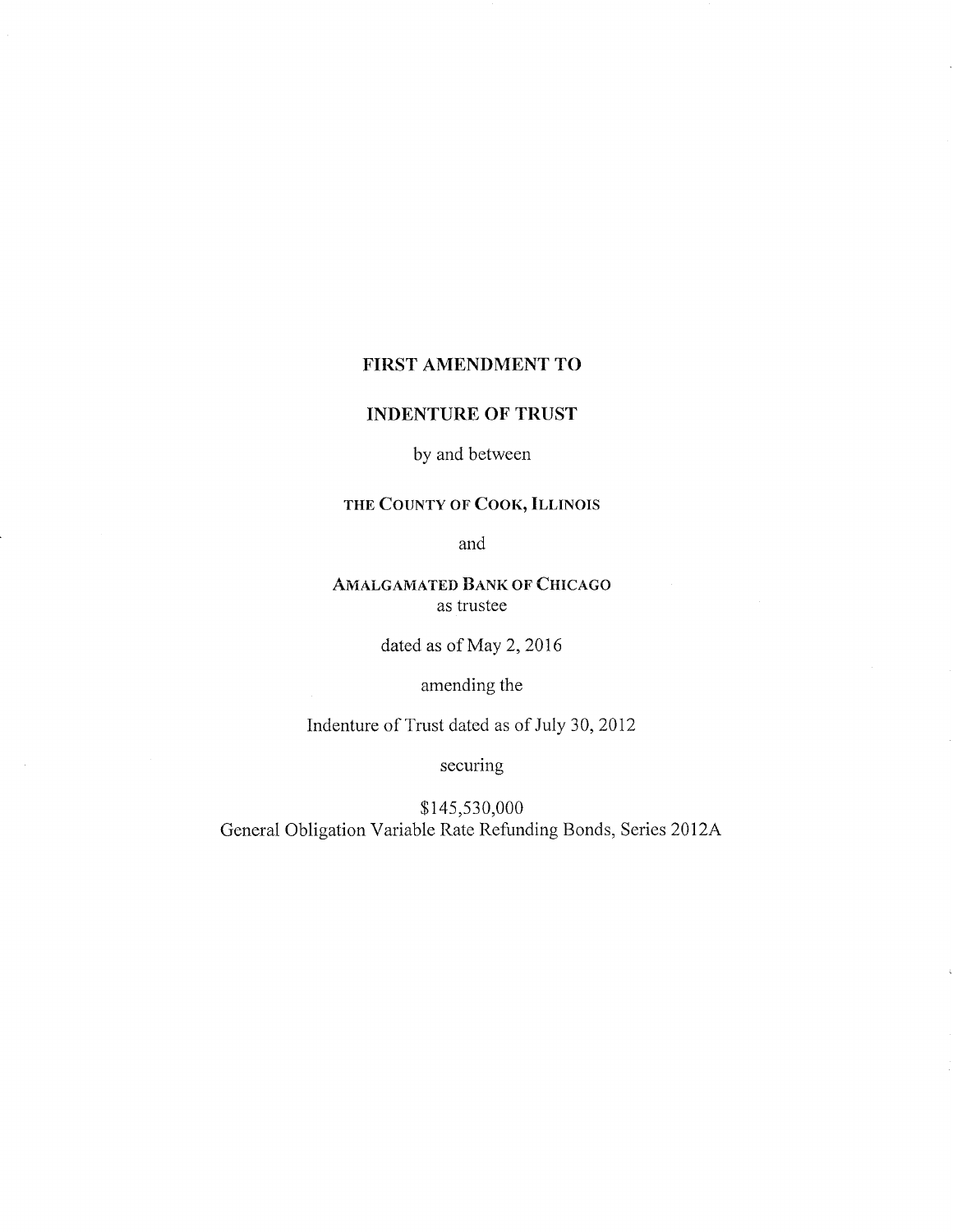THIS FIRST AMENDMENT TO TRUST INDENTURE dated as of May 2, 2016 (the "First Amendment"), by and between THE COUNTY OF COOK, ILLINOIS, a political subdivision and home rule unit of local government organized and existing under the laws of the State of Illinois (the "County") and AMALGAMATED BANK OF CHICAGO, a duly organized trust company, existing and authorized to accept and execute trusts of the character set forth herein (the "Trustee") amends that certain Trust Indenture dated as of July 30, 2012 (the "Original Indenture") by and between the Board and the Trustee.

#### WITNESSETH

WHEREAS, by virtue of Article VII of the 1970 Constitution of the State of Illinois and pursuant to the Master Bond Ordinance (as defined herein), the County is authorized to enter into this First Amendment and to do or cause to be done all the acts and things herein provided or required to be done; and

WHEREAS, the Board has duly authorized, executed and delivered its General Obligation Variable Rate Refunding Bonds, Series 2012A (the "Bonds"); and

WHEREAS, JPMorgan Chase Bank, N.A. (the "*Purchaser*") and the County have agreed to convert the current Index Interest Rate Period of the Bonds to a new Index Interest Rate Period and the current Index Interest Rate on the Bonds to a new Index Interest Rate (each as defined in the Original Indenture) (the "Conversion"); and

WHEREAS, in order to effectuate the Conversion, it is necessary to amend the Original Indenture as set forth herein; and

WHEREAS, the execution and delivery of this First Amendment to Indenture, subject to the terms hereof, have in all respects been duly authorized.

## **ARTICLE I**

#### Definitions and Construction

Section 1.1. Definitions. All capitalized terms used herein shall have the meanings set forth in the Original Indenture, unless a different meaning is expressly provided hereby.

Section 1.2. Miscellaneous Definitions. As used herein, and unless the context shall otherwise indicate, the words "Bond," "Owner," and "Person" shall include the plural as well as the singular number

As used herein, the terms "herein," "hereunder," "hereby," "hereto," "hereof" and any similar terms refer to this Indenture.

Unless the context shall otherwise indicate, references herein to articles, sections, subsections, clauses, paragraphs and other subdivisions refer to the designated articles, sections, subsections, clauses, paragraphs and other subdivisions of this Indenture as originally executed.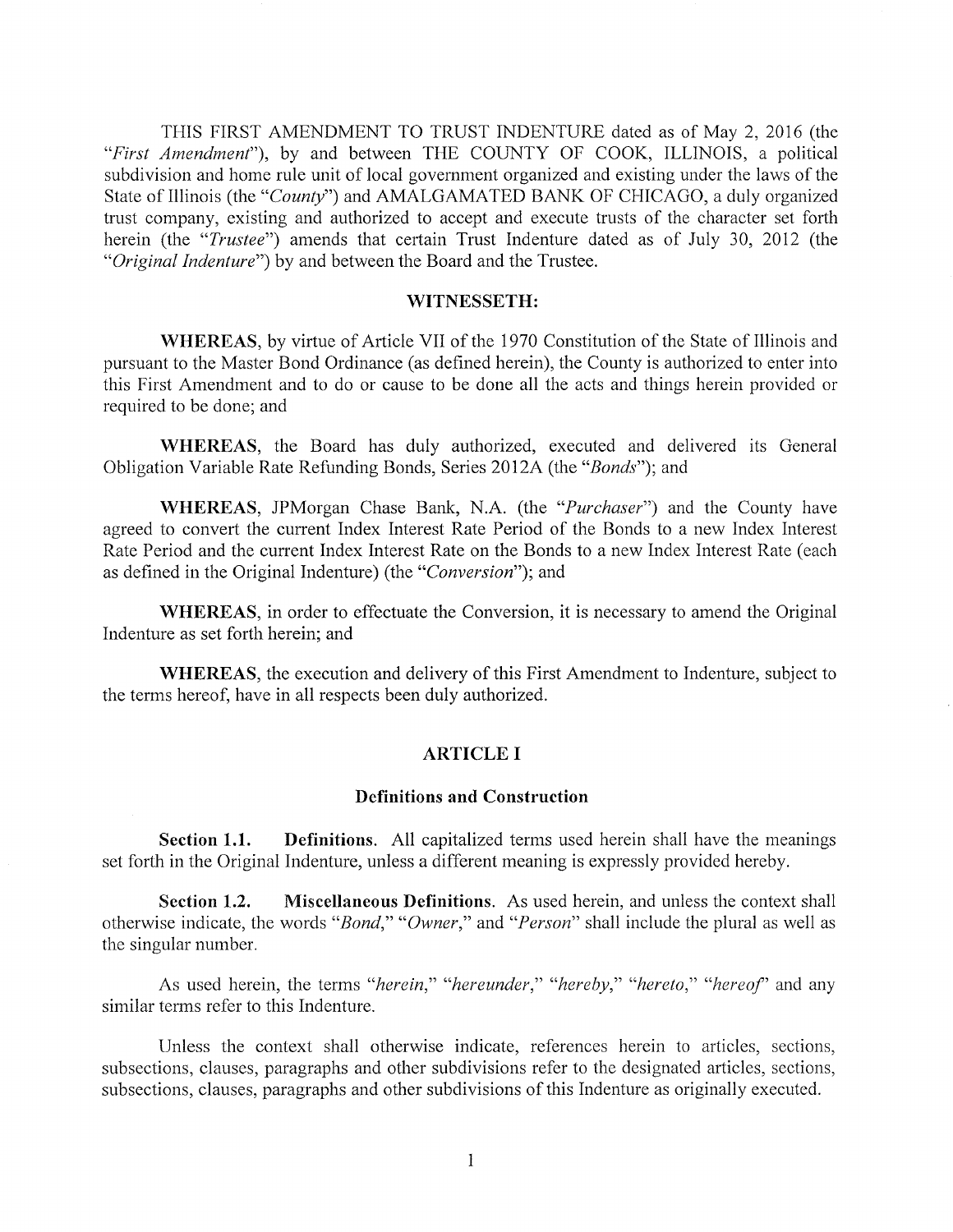#### ARTICLE II

#### Amendment to Original Indenture

### Section 2.1. Amendment of Section 1.01 of Original Indenture.

The definitions of "Applicable Spread", "Initial Index Interest Rate Period", "LIBOR Index" and "Master Bond Ordinance" in Section 1.01 of the Original Indenture are hereby amended to read as follows

"Applicable Spread" means, with respect to each Index Rate Period, the following:

 $(a)$ during the Initial Index Interest Rate Period, initially .88%, subject to adjustment as specified in the applicable table set forth below

during the Index Interest Rate period commencing May 2, 2016,  $.85\%$ ,  $(b)$ subject to adjustment as specified in the applicable table set forth below; and

during any Index Interest Rate Period commencing on or after March 1,  $(c)$ 2019, the Applicable Spread determined by the Index Calculation Agent in accordance with Section  $2.03(a)(i)$  hereof.

Notwithstanding the foregoing, the Applicable Spread during the Initial Index Interest Rate Period is subject to the maintenance of the current long-term, unenhanced credit rating(s) assigned to unsecured general obligation bonded debt of the County. The Applicable Spread in effect on the commencement of the Initial Index Interest Rate Period will be adjusted as a result of each change of the long-term, unenhanced credit rating on unsecured general obligation bonded debt of the County, including any gradations in rating categories as a change in rating, as set forth in the table below (hereinafter referred to as a "Rating Change"), with such adjustment to become effective as of the effective date of the Rating Change. In the event of a split rating, the lowest rating will be used to determine the Applicable Spread

Credit Rating

|                         | Credit Rating            |                         |                               |
|-------------------------|--------------------------|-------------------------|-------------------------------|
| Fitch<br>$A+$ or higher | $S\&P$<br>$A+$ or higher | Moody's<br>A1 or higher | Applicable<br>Spread<br>0.88% |
| A                       | А                        | A2                      | 0.98%                         |
| $A-$                    | $A-$                     | A <sub>3</sub>          | 1.08%                         |
| $BBB+$                  | BBB+                     | Baa1                    | 1.18%                         |
| <b>BBB</b>              | <b>BBB</b>               | Baa2                    | 1.28%                         |
| BBB-                    | BBB-                     | Baa3                    | Default Rate                  |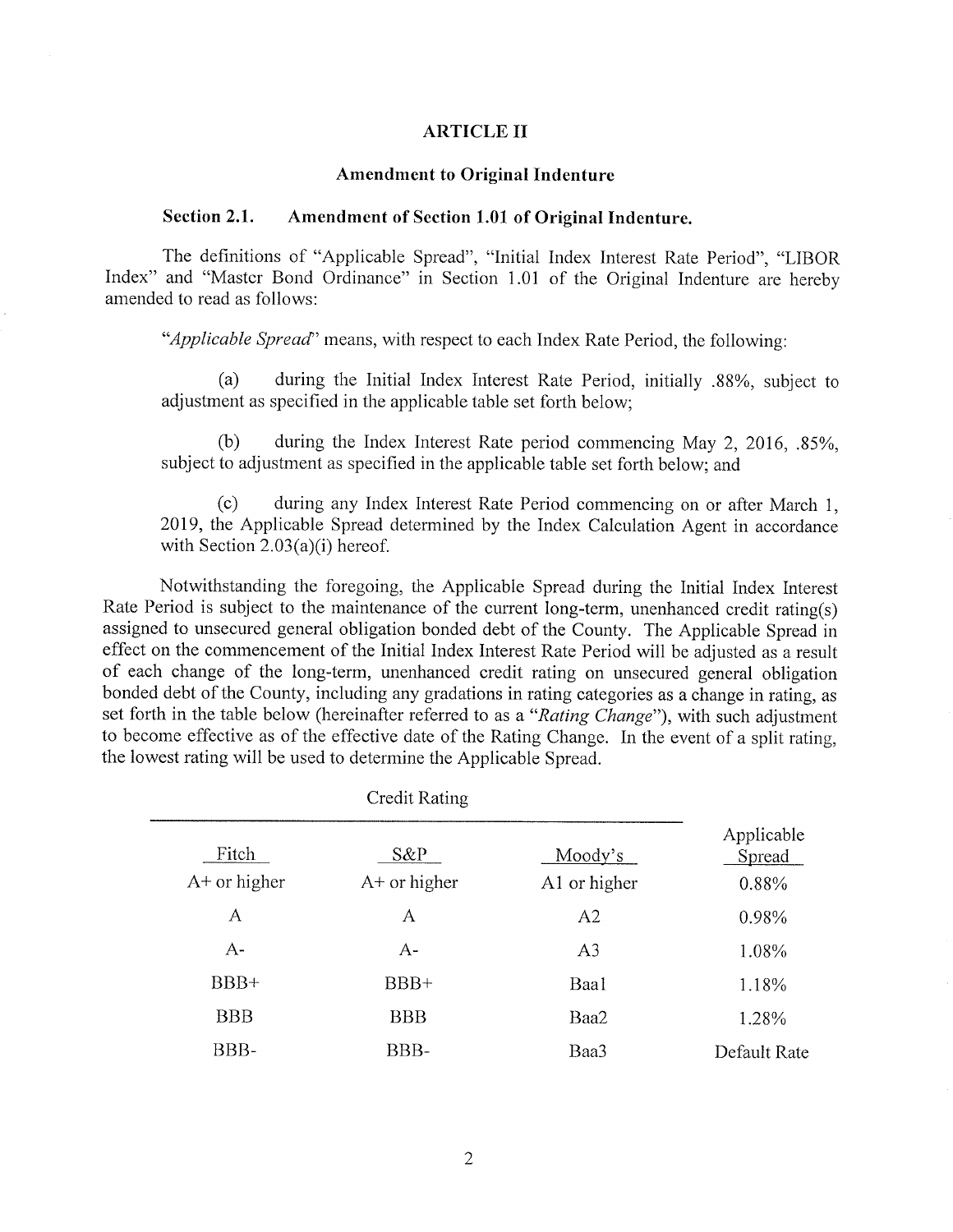Notwithstanding the foregoing the Applicable Spread during the Index Interest Rate Period commencing May 2, 2016 is subject to the maintenance of the current long-term, unenhanced credit rating(s) assigned to unsecured general obligation bonded debt of the County. The Applicable Spread in effect on the commencement of the Index Interest Rate Period commencing May 2, 2016 will be adjusted as a result of each Rating Change, with such adjustment to become effective as of the effective date of the Rating Change. In the event of a split rating, the lowest rating will be used to determine the Applicable Spread.

|                  | <b>Credit Rating</b> |                |                      |
|------------------|----------------------|----------------|----------------------|
| Fitch            | $S\&P$               | Moody's        | Applicable<br>Spread |
| Α                | A                    | A2             | .85%                 |
| $A-$             | $A-$                 | A <sub>3</sub> | 1.00%                |
| BB <sub>B+</sub> | BB <sub>H</sub>      | Baa1           | 1.15%                |
| <b>BBB</b>       | <b>BBB</b>           | Baa2           | 1.30%                |
| BBB-             | BBB-                 | Baa3           | Default Rate         |

In the event of the adoption of any new or changed rating system by any of the Rating Agencies after the Closing Date, each rating referred to in the table above shall be deemed to refer to the Rating Category under the new rating system which most closely approximates the applicable Rating Category of such Rating Agency that was in effect on the Closing Date

"Initial Index Interest Rate Period" means the period from July 30, 2012, to and including May  $1, 2016$ .

"LIBOR Index" means the rate per annum (rounded upwards, if necessary, to the next higher one hundred-thousandth of a percentage point) for U.S. dollar deposits for a one-month period, which appears on the Reuters Screen LIBOR01 page (or any successor) (the "LIBO Screen Rate") as of 11:00 a.m., London time, on the Closing Date or on the Rate Determination Date immediately preceding each Index Reset Date, as applicable; *provided* that, if any LIBO Screen Rate shall be less than zero, such rate shall be deemed to be zero; and *provided further* that, if any such rate is not reported on a London Business Day, "LIBOR Index" shall mean the rate, as determined by the Index Calculation Agent from another recognized source or interbank quotation, but not less than zero. Each determination of the LIBOR Index by the Index Calculation Agent shall be conclusive absent manifest error

"Master Bond Ordinance" means the bond ordinance heretofore adopted by the Board of Commissioners of the County on the 27th day of July, 2011, numbered 11-O-69 and entitled:

AN ORDINANCE providing for the issuance of one or more series of General Obligation Bonds of The County of Cook, Illinois.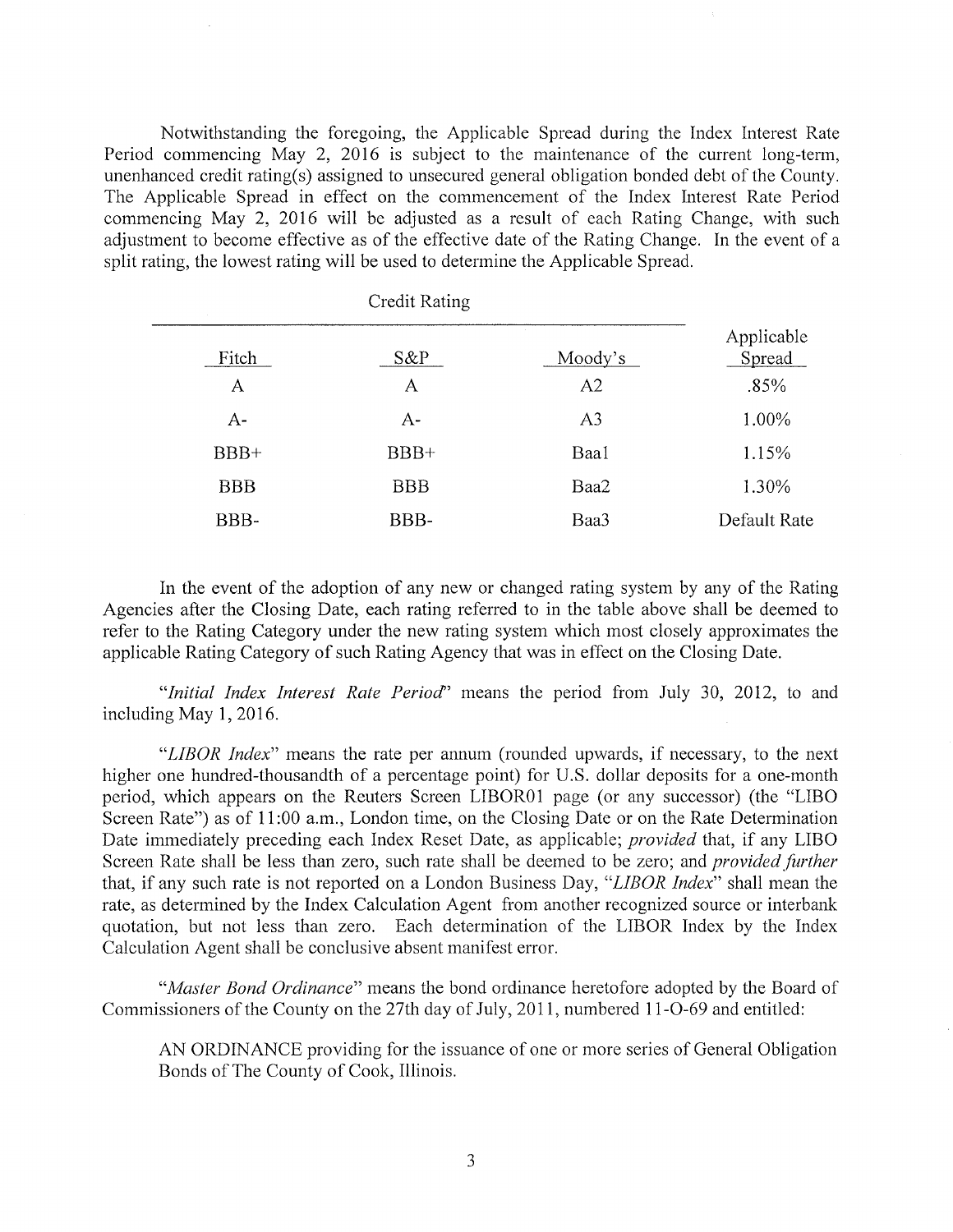as supplemented and amended by an ordinance heretofore adopted by the Board on the 7th day of September, 2011, numbered 11-O-70 and entitled:

AN ORDINANCE amending Ordinance Number 11-0-69 adopted on the 27th day of July, 2011, by the Board of Commissioners of The County of Cook, Illinois.

as further supplemented and amended by an ordinance heretofore adopted by the Board on the 1st day of May, 2012, numbered 12-O-21 and entitled:

AN ORDINANCE amending Ordinance Number 11-0-69 adopted on the 27th day of July, 2011, as previously amended, to make technical clarifications and revisions regarding credit facilities and other variable rate debt instruments

as further supplemented and amended by an ordinance heretofore adopted by the Board on the 16th day of October, 2012, numbered 12-O-45 and entitled:

AN ORDINANCE amending Ordinance Number 11-0-69 adopted on the 27th day of July, 2011, as previously amended, to name additional financing teams and authorize the issuance of certain refunding bonds

as further supplemented and amended by an ordinance heretofore adopted by the Board on the 13th day of November, 2013, numbered 13-1961 and entitled:

AN ORDINANCE amending Master Bond Ordinance Number 11-O-69, adopted on the 27th day of July, 2011, as previously amended, to name additional financing teams and authorize the issuance of certain refunding bonds

which authorizes the issuance of the Bonds, as supplemented by the Bond Order.

### Section 2.2. Amendment of Section  $2.03(A)(iii)$  of Original Indenture.

The first sentence of Section  $2.03(a)(iii)$  of the Original Indenture is hereby amended to read as follows

Unless the Purchaser otherwise consents in writing notwithstanding anything in this Indenture to the contrary, not sooner than 150 days but no later than 90 days prior to a Conversion Date, the County may request that the Purchaser continue holding the Bonds following such Conversion Date for an Index Interest Rate Period or for a Fixed Rate Period.

### Section 2.3. Amendment with Consent of Purchaser.

The amendments contained herein are permitted by and made pursuant to Section 9.01 of the Original Indenture. The consent of the Purchaser to this First Amendment is contained in the Second Amendment to Continuing Covenant Agreement dated May 2, 2016 between the County and the Purchaser

Section 2.4. Effective Date of Amendments. The amendments contained herein shall be effective as of May  $2, 2016$ .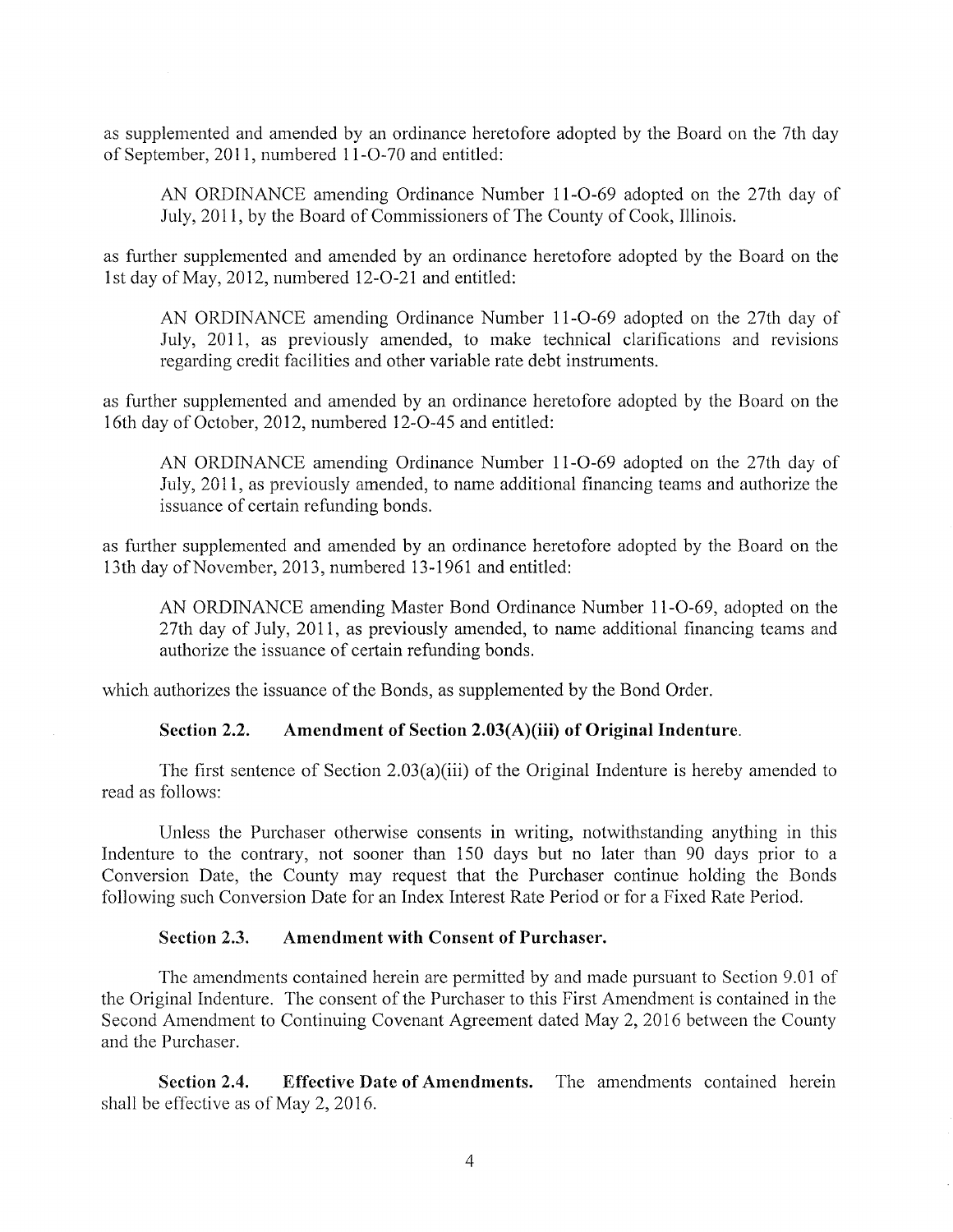Section 2.6. Status of Indenture. Except as modified by the First Amendment, the Original Indenture, as hereby supplemented, is ratified, approved and confirmed. All references to the Indenture are references to the Original Indenture, as supplemented and amended by the First Amendment

## ARTICLE III

### Miscellaneous

**Section 3.1.** Construction. This First Amendment shall be construed in accordance with, and governed by, the provisions of Illinois law irrespective of its conflict of laws principles.

Section 3.2. Headings Not a Part of This First Amendment. Any headings preceding the texts of the several Articles and Sections hereof, and any Table of Contents appended to copies hereof, are solely for convenience of reference and do not constitute a part of this Indenture, nor do they affect its meaning, construction or effect.

Section 3.3. Multiple Counterparts. This First Amendment may be executed in multiple counterparts, each of which shall be regarded for all purposes as an original; and all such counterparts shall constitute but one and the same instrument

[Remainder of page intentionally left blank. Signature page follows.]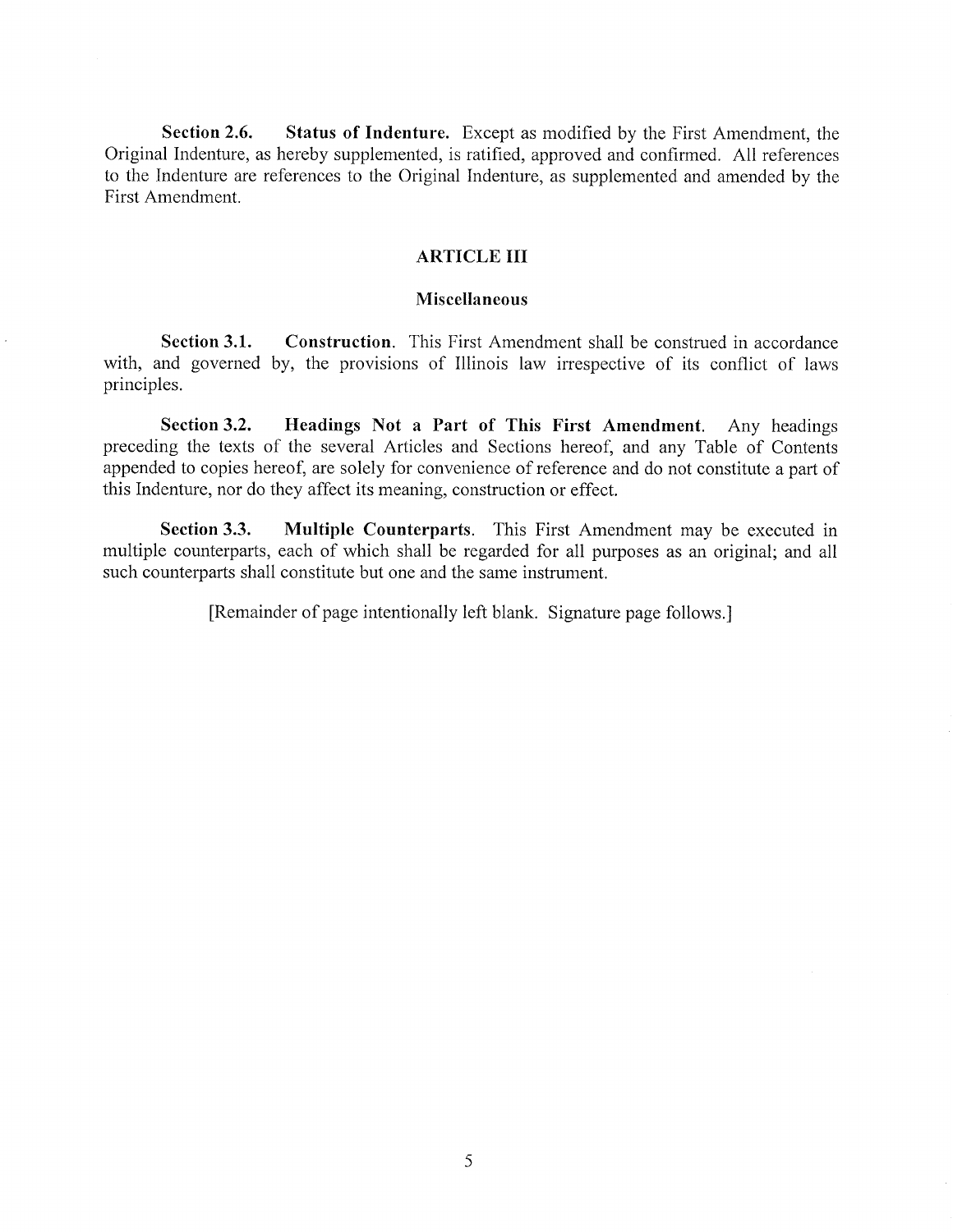IN WITNESS WHEREOF, The County of Cook, Illinois, has caused this First Amendment to be executed in its name and its behalf by its Chief Financial Officer and Amalgamated Bank of Chicago has caused this First Amendment to be executed in its behalf by an Authorized Officer and its corporate seal to be impressed hereon and attested by an Authorized Officer, all as of the day and year first above written.

THE COUNTY OF COOK, ILLINOIS

 $By:$ 

Chef Financial Officer

AMALGAMATED BANK OF CHICAGO, as Trustee

By:

Authorized Officer